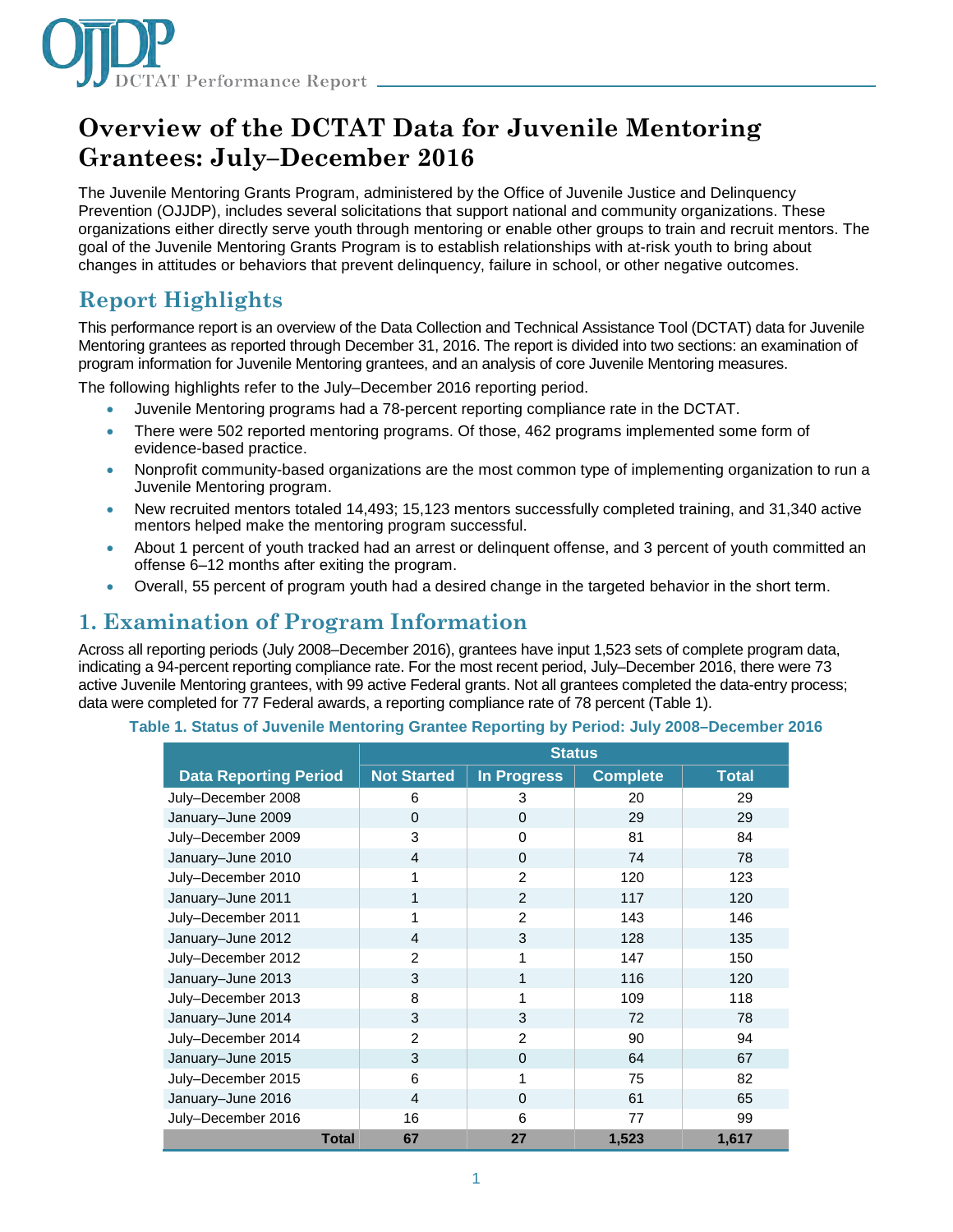Table 2 presents aggregate target population data for July 2014 to December 2016 and the number of Juvenile Mentoring grantees that target each population for service. Targeted services include any services or approaches specifically designed to meet the needs of the population (e.g., those that are gender specific, culturally based, and/or developmentally appropriate).

Grantees only have to report target population information once in the DCTAT. However, grantees and subgrantees may update their target population to best fit their program during the life of the award. The variation in numbers between each reporting period is due to the number of active or inactive Federal awards and subawards, or to additional services grantees may have added to their programs.

|                                                      | <b>Number of Grantees Serving Group</b><br><b>During Reporting Period</b> |                      |                       |                              |                        |
|------------------------------------------------------|---------------------------------------------------------------------------|----------------------|-----------------------|------------------------------|------------------------|
| <b>Population</b>                                    | July-December<br>2014                                                     | January-June<br>2015 | July-December<br>2015 | January-<br><b>June 2016</b> | July-<br>December 2016 |
| <b>Race/Ethnicity</b>                                |                                                                           |                      |                       |                              |                        |
| American<br>Indian/Alaska Native                     | 175                                                                       | 83                   | 119                   | 109                          | 160                    |
| Asian                                                | 190                                                                       | 127                  | 167                   | 145                          | 187                    |
| Black/African<br>American                            | 462                                                                       | 361                  | 436                   | 408                          | 472                    |
| Caucasian/Non-<br>Latino                             | 312                                                                       | 251                  | 263                   | 210                          | 285                    |
| Hispanic or Latino (of<br>Any Race)                  | 391                                                                       | 329                  | 357                   | 320                          | 388                    |
| Native Hawaiian and<br><b>Other Pacific Islander</b> | 142                                                                       | 75                   | 119                   | 108                          | 144                    |
| <b>Other Race</b>                                    | 204                                                                       | 118                  | 160                   | 166                          | 227                    |
| White/Caucasian                                      | 373                                                                       | 273                  | 298                   | 274                          | 328                    |
| Youth Population Not<br>Served Directly              | 29                                                                        | 14                   | 28                    | 10                           | 8                      |
| <b>Justice System Status</b>                         |                                                                           |                      |                       |                              |                        |
| At-Risk Population<br>(No Prior Offense)             | 490                                                                       | 373                  | 453                   | 427                          | 489                    |
| <b>First-Time Offenders</b>                          | 355                                                                       | 263                  | 271                   | 245                          | 309                    |
| <b>Repeat Offenders</b>                              | 183                                                                       | 97                   | 128                   | 118                          | 155                    |
| Sex Offenders                                        | 6                                                                         | 5                    | $\overline{5}$        | $\overline{5}$               | $\mathfrak{S}$         |
| <b>Status Offenders</b>                              | 125                                                                       | 39                   | 72                    | 64                           | 101                    |
| <b>Violent Offenders</b>                             | 32                                                                        | 29                   | 31                    | 22                           | 22                     |
| Youth Population Not<br>Served Directly              | 36                                                                        | 20                   | 34                    | 12                           | 9                      |
| Gender                                               |                                                                           |                      |                       |                              |                        |
| Male                                                 | 497                                                                       | 387                  | 461                   | 423                          | 484                    |
| Female                                               | 503                                                                       | 365                  | 404                   | 367                          | 438                    |
| Youth Population Not<br>Served Directly              | 30                                                                        | 15                   | 29                    | 11                           | 8                      |
| Age                                                  |                                                                           |                      |                       |                              |                        |
| $0 - 10$                                             | 313                                                                       | 206                  | 246                   | 226                          | 330                    |
| $11 - 18$                                            | 506                                                                       | 390                  | 459                   | 421                          | 483                    |
| Over 18                                              | 30                                                                        | 32                   | 29                    | 38                           | 48                     |
| Youth Population Not<br><b>Served Directly</b>       | 28                                                                        | 13                   | 27                    | 10                           | $\,8\,$                |
| <b>Geographic Area</b>                               |                                                                           |                      |                       |                              |                        |
| Rural                                                | 163                                                                       | 82                   | 117                   | 114                          | 175                    |
| Suburban                                             | 290                                                                       | 205                  | 260                   | 244                          | 283                    |
| Tribal                                               | 105                                                                       | 24                   | 56                    | 60                           | 95                     |
| Urban                                                | 444                                                                       | 350                  | 427                   | 390                          | 437                    |
| Youth Population Not<br>Served Directly              | 29                                                                        | 14                   | 28                    | 10                           | 8                      |

### **Table 2. Grantees Serving Target Population: July 2014–December 2016**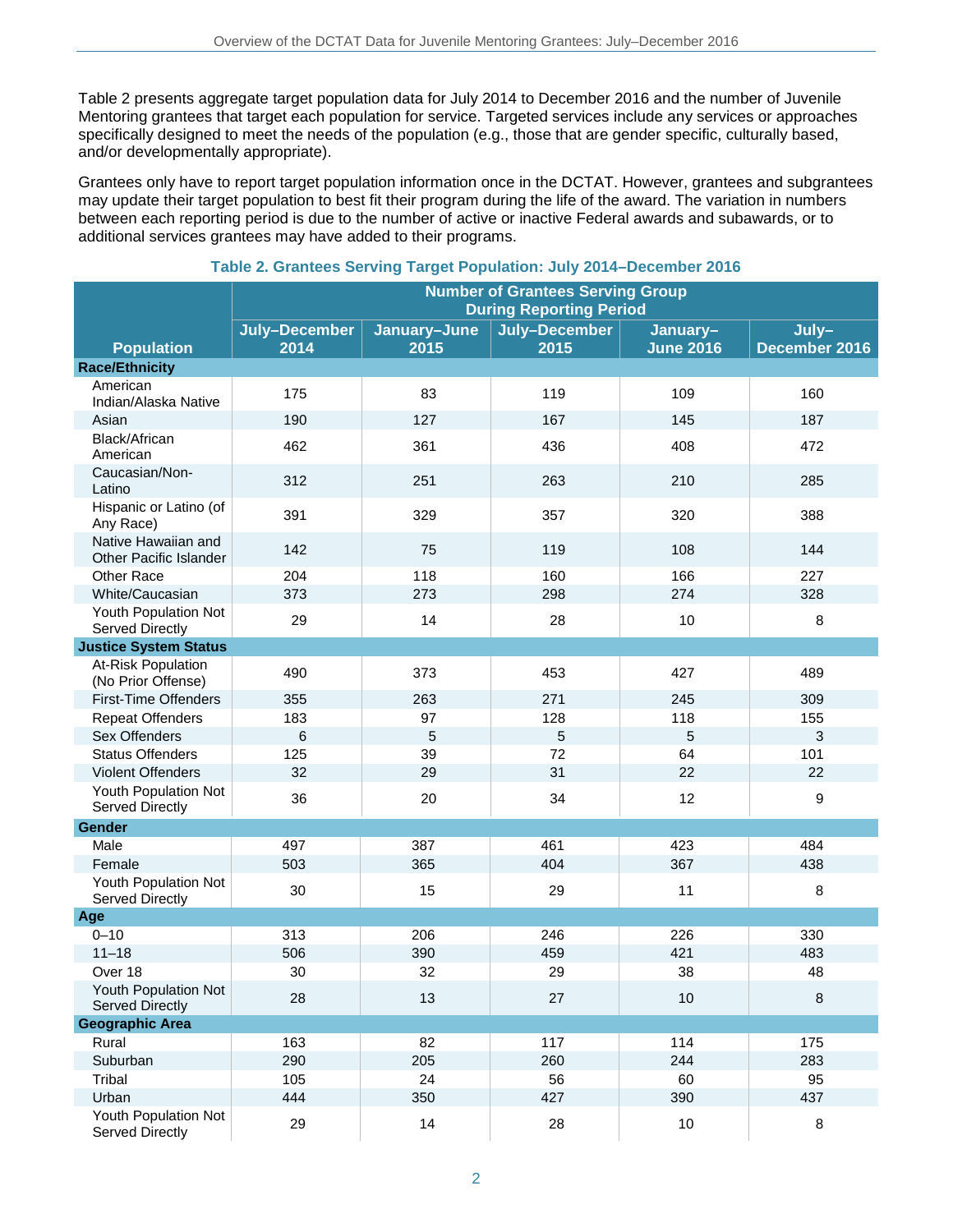| <b>Other</b>         |     |                  |     |     |     |
|----------------------|-----|------------------|-----|-----|-----|
| <b>Mental Health</b> | 247 | 70<br><u> 14</u> | 198 | 176 | 220 |
| Substance Abuse      | 204 | 142              | 171 | 146 | 178 |
| Truant/Dropout       | 371 | 281              | 288 | 247 | 279 |

## *1.1 Evidence-Based Programming and Funding Information*

OJJDP strongly encourages the use of research and evidence-based practices to implement mentoring programs. Evidence-based programs and practices include program models that have been shown, through rigorous evaluation and replication, to be effective at preventing or reducing juvenile delinquency or related risk factors. To understand how Juvenile Mentoring grantees are prioritizing evidence-based programs, grantees are asked to report whether or not their programs are evidence based. Based on the reported data, many Juvenile Mentoring grantees and subgrantees are implementing evidence-based practices. During the July–December 2016 reporting period, there were 502 reported mentoring programs, and 462 programs (92 percent) implemented evidence-based practices (Figure 1). Overall, there is a consistent use of evidence-based practices across the reporting periods.



**Figure 1. Evidence-Based Practices and Programs by Reporting Period: January 2011–December 2016**

In a review of fund allocation for evidence-based programs during the July–December 2016 reporting period, 90 percent (\$122,177,095) of Federal funds were distributed by Juvenile Mentoring grantees and subgrantees to evidence-based programs (Figure 2).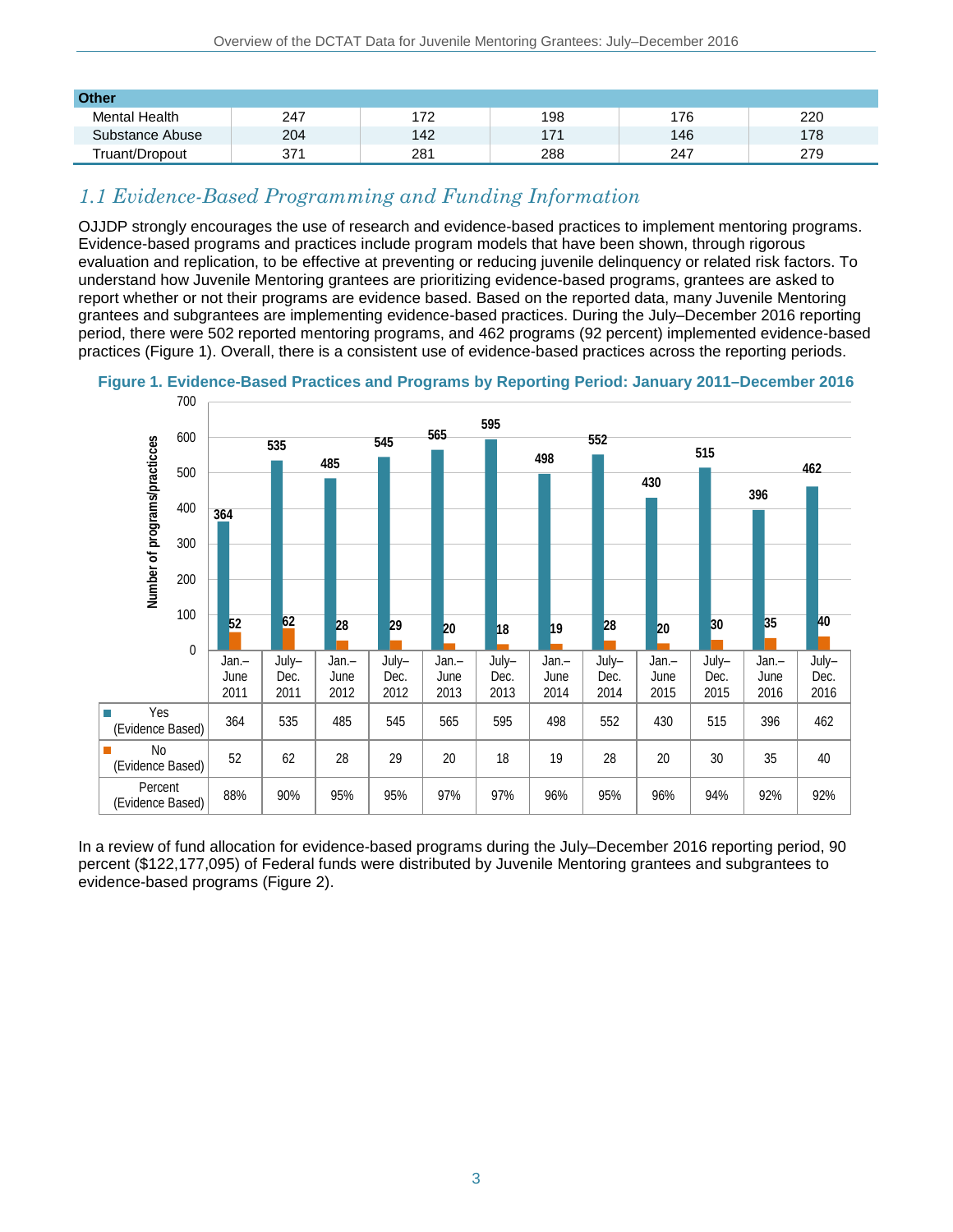

#### **Figure 2. Grant Funds for Evidence-Based Programs and Practices: July–December 2016**

In examining the grant amounts by State or district, Georgia received the most funds, followed by Maryland and Florida.<sup>1</sup> Table 3 shows a more comprehensive comparison of Federal award amounts.

| <b>Grantee State</b> | $\overline{N}$ | <b>Grant Amount</b><br>(Dollars) | <b>Grantee State</b> | $\overline{N}$ | <b>Grant Amount</b><br>(Dollars) |
|----------------------|----------------|----------------------------------|----------------------|----------------|----------------------------------|
| AZ                   | 1              | \$1,500,000                      | <b>NC</b>            | 1              | \$<br>499,994                    |
| <b>CA</b>            | $\overline{7}$ | 5,274,550                        | <b>NJ</b>            | $\overline{2}$ | 2,000,000                        |
| CO                   | $\overline{2}$ | 2,999,720                        | <b>NM</b>            | 1              | 1,000,000                        |
| <b>CT</b>            | 3              | 6,749,334                        | <b>NV</b>            | 1              | 450,000                          |
| DC                   | 9              | 15,500,000                       | <b>NY</b>            | 6              | 7,530,758                        |
| FL.                  | 5              | 26,760,000                       | <b>OH</b>            | 1              | 496,165                          |
| <b>GA</b>            | 6              | 53,466,043                       | <b>OR</b>            | 4              | 3,299,548                        |
| IL                   | $\overline{4}$ | 7,751,566                        | <b>PA</b>            | $\overline{7}$ | 12,000,000                       |
| IN                   | 1              | 1,315,923                        | <b>TN</b>            | 1              | 1,250,000                        |
| <b>KS</b>            | 2              | 1,450,000                        | <b>TX</b>            | 5              | 4,997,543                        |
| LA                   | 1              | 445,664                          | <b>VA</b>            | 4              | 5,590,944                        |
| <b>MA</b>            | 8              | 14,687,322                       | <b>WA</b>            | 3              | 12,000,000                       |
| <b>MD</b>            | 11             | 46,082,618                       | WI                   | 1              | 449,426                          |
| MI                   | 1              | 450,000                          | <b>WY</b>            | 1              | 1,500,000                        |

#### **Table 3. Federal Award Amount by State or District (Dollars): July–December 2016**

## *1.2 Implementing Organization Type*

Analysis of implementing agencies for this period revealed that the most programs (458) were with nonprofit community-based organizations. Other community-based organizations accounted for 32 awards, and schools or other education organizations accounted for 8 awards (Figure 3).

 $\frac{1}{1}$  The amounts represent the grant program for the life of the award, regardless of when it was awarded, and do not account for how much funding has been spent during the reporting period.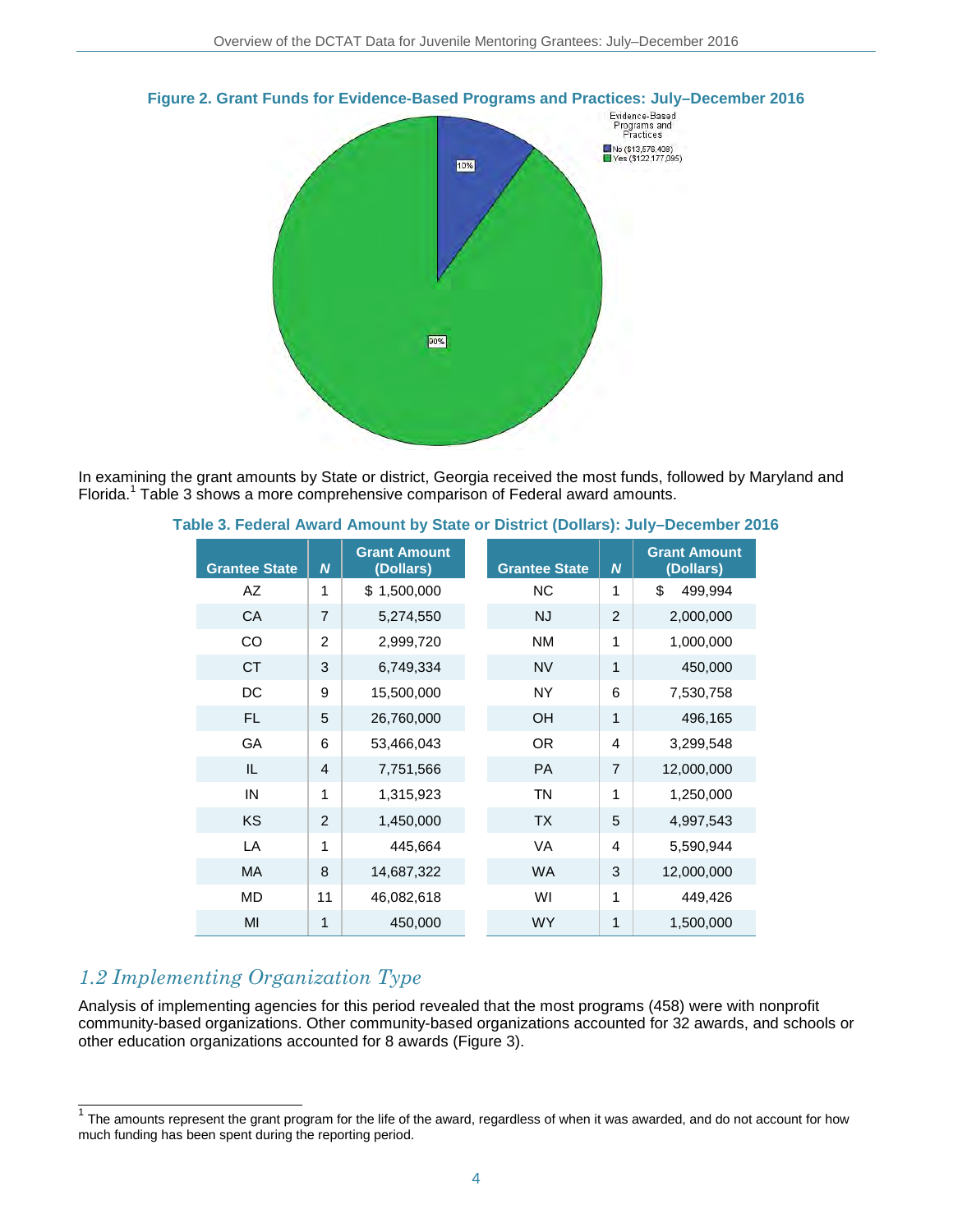

### **Figure 3. Grants by Implementing Organization Type: July–December 2016 (***N* **= 502)**

# **2. Analysis of Core Measures Data from July–December 2016**

The next section presents an aggregate of performance measures data (Table 4). Of the 140,767 youth served by Juvenile Mentoring grantees, 90,677 (64 percent) were served using an evidence-based program or practice. In addition, 75 percent of eligible youth (16,136) exited programs after completing program requirements. Each grantee defines the requirements needed for a participant to complete a program. Sometimes a program cannot be completed in the 6 months represented by the reporting period. For example, in one program, youth have to complete 9 months of mentoring to be considered successful. If a participant exits such a program for any reason before 9 months of mentoring is complete, that person is considered unsuccessful. The lack of a shorter-term definition for program completion, therefore, decreases the overall program completion rate.

Performance measures about the program mentors also were collected. During the reporting period, 14,493 new program mentors were recruited. Of the 16,008 mentors who began training, 15,123 (94 percent) successfully completed their training. Moreover, 21,027 (71 percent) mentors reported that they had increased knowledge of their program area. Of the 36,348 mentors in the program, 31,340 (86 percent) remained active mentors.

Collaboration with active partners also helps mentoring programs succeed, and 6,130 programs reported having such partners.

| <b>Performance Measures</b>                                                   | <b>Youth or Mentors</b> |     |
|-------------------------------------------------------------------------------|-------------------------|-----|
| Youth served using an evidence-based program or practice                      | 90,677                  | 64% |
| Total youth served                                                            | 140,767                 |     |
| Youth who exited the program having completed program requirements            | 16,136                  | 75% |
| Total number of youth who exited the program (successfully or unsuccessfully) | 21,536                  |     |
| Mentors successfully completing training                                      | 15,123                  | 94% |
| Number of program mentors who began training                                  | 16,008                  |     |
| Program mentors recruited                                                     | 14,493                  |     |
| Mentors trained who have increased knowledge of program area                  | 21,027                  | 71% |
| Number of trained program mentors                                             | 29,825                  |     |
| Mentoring programs with active partners                                       | 6,130                   |     |
| Number of mentoring programs                                                  | 5,024                   |     |
| Number of active mentors                                                      | 31,340                  | 86% |
| Total number of mentors in the program                                        | 36.348                  |     |

### **Table 4. Performance Measures for Youth or Mentors: July–December 2016**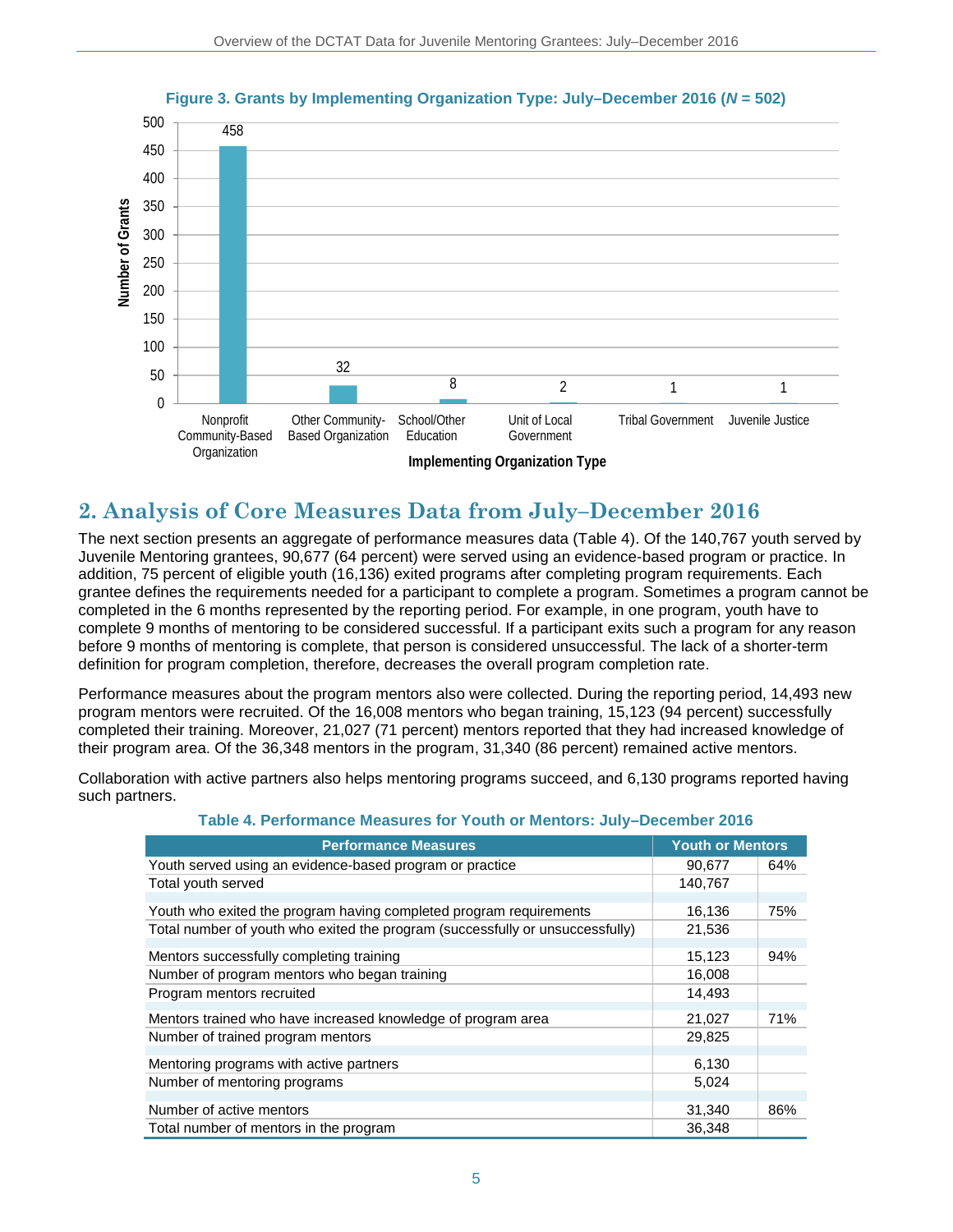Figures 4–6 represent the number of recruited mentors, active mentors, and successfully trained mentors during each reporting period since January 2013. One of the mentoring program's core goals is having well-trained mentors or staff to provide the most benefits to youth.







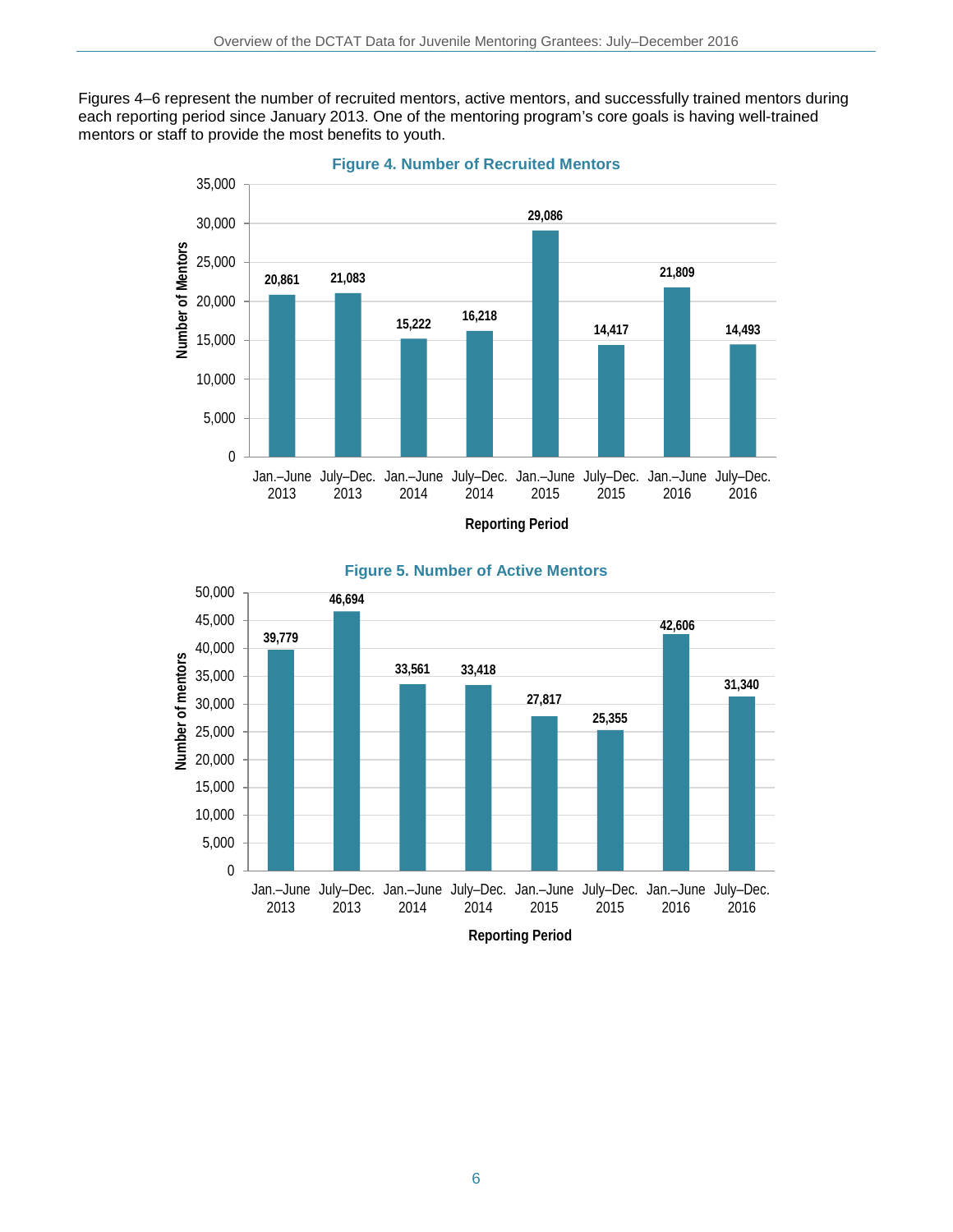

Overall, the percentage of program youth (Figure 7) who exited the program having completed all program requirements has been steady since January 2013.



Tables 5 and 6 break down the data on offending levels among the program youth served. About 1 percent of youth tracked had an arrest or delinquent offense while in the program, and 3 percent committed an offense 6–12 months after exiting the program. The mentor retention rate for these programs is high—86 percent—which is a likely contributor to a program's overall success, as defined by low rates of participant youth offending and reoffending.

### **Figure 6. Number of Mentors Successfully Completing Training**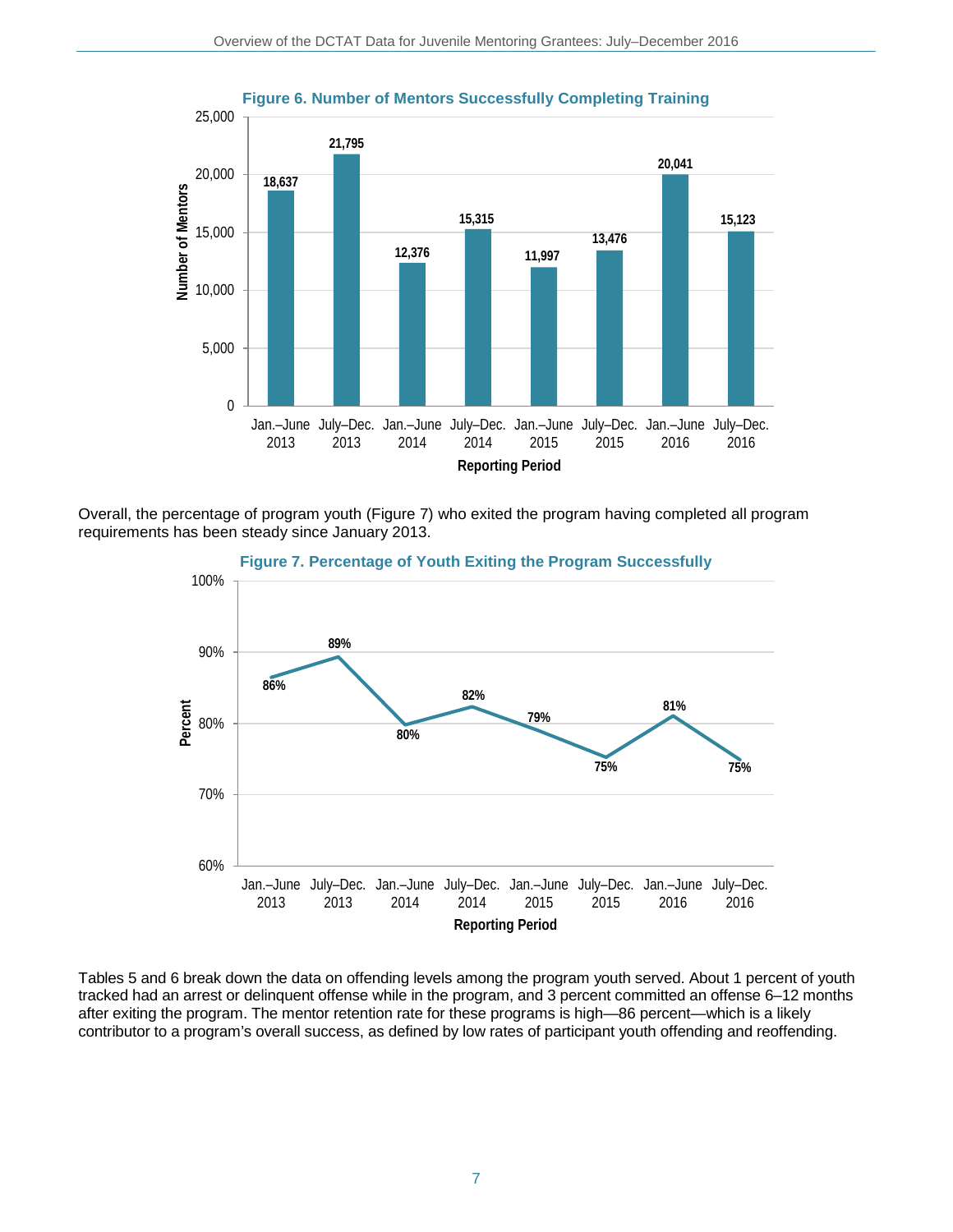| <b>Performance Measure</b>                 | <b>Data</b>       |
|--------------------------------------------|-------------------|
| Youth tracked for delinguent offenses      | 39,104            |
| Youth with an arrest or delinquent offense | 340               |
| Youth committed to juvenile facility       | 223               |
| Youth sentenced to adult prison            | 3                 |
| Youth who received another sentence        | 12                |
| Percentage of youth who offend             | 1%<br>$(n = 340)$ |

### **Table 5. Short-Term Offending Data: July–December 2016**

### **Table 6. Long-Term Offending Data for Youth Exiting Programs 6–12 Months Earlier: July–December 2016**

| <b>Performance Measure</b>                 | <b>Data</b>      |
|--------------------------------------------|------------------|
| Youth tracked for delinguent offenses      | 2,526            |
| Youth with an arrest or delinquent offense | 73               |
| Youth committed to juvenile facility       | 6                |
| Youth sentenced to adult prison            | 4                |
| Youth who received another sentence        | 6                |
| Percentage of youth who offend             | 3%<br>$(n = 73)$ |

Recidivism levels among the youth served were also low (Tables 7 and 8). Less than 1 percent committed a subsequent new offense while in the program, and 2 percent of the 1,010 youth who were tracked for recidivism 6– 12 months after program exit were arrested for a new delinquent offense.

### **Table 7. Short-Term Recidivism Data: July–December 2016**

| <b>Performance Measure</b>                  | <b>Data</b>         |
|---------------------------------------------|---------------------|
| Youth tracked for new delinguent offenses   | 13,628              |
| Youth with new arrest or delinquent offense | 35                  |
| Youth recommitted to juvenile facility      | 12                  |
| Youth sentenced to adult prison             | $\overline{2}$      |
| Youth who received another sentence         | 11                  |
| Percentage of youth who reoffend            | $1\%$<br>$(n = 35)$ |

### **Table 8. Long-Term Recidivism Data for Youth Exiting Programs 6–12 Months Earlier: July–December 2016**

| <b>Performance Measure</b>                  | <b>Data</b>      |
|---------------------------------------------|------------------|
| Youth tracked for new delinguent offenses   | 1,010            |
| Youth with new arrest or delinguent offense | 21               |
| Youth recommitted to juvenile facility      | 9                |
| Youth sentenced to adult prison             | 4                |
| Youth who received another sentence         | 6                |
| Percentage of youth who reoffend            | 2%<br>$(n = 21)$ |

Table 9 presents program data on youth whose selected target behaviors improved in the short term. Overall, 55 percent of program youth had a desired change in the targeted behavior.